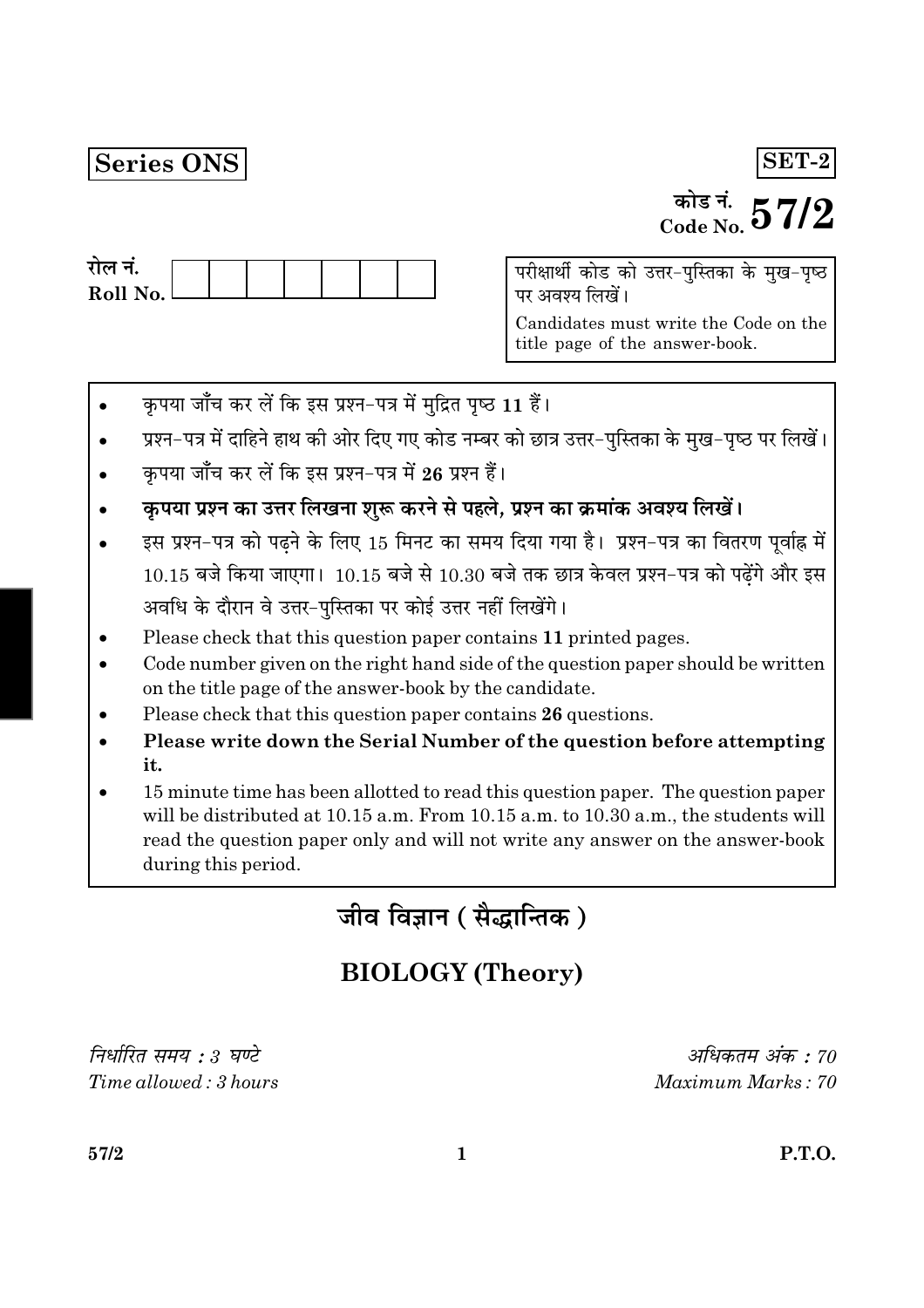## सामान्य निर्देश :

- प्रश्न-पत्र में पाँच खण्डों में 26 प्रश्न दिए गए हैं। सभी प्रश्न अनिवार्य हैं।  $(i)$
- खण्ड A में प्रश्न संख्या 1 से 5 अति लघू-उत्तरीय प्रश्न हैं, प्रत्येक प्रश्न 1 अंक का है।  $(ii)$
- (iii) खण्ड B में प्रश्न संख्या 6 से 10 लघु-उत्तरीय प्रश्न प्रकार I के हैं, प्रत्येक प्रश्न 2 अंकों का है।
- (iv) खण्ड  $C$  में प्रश्न संख्या 11 से 22 लघ-उत्तरीय प्रश्न प्रकार II के हैं, प्रत्येक प्रश्न 3 अंकों का है।
- खण्ड D में प्रश्न संख्या 23 मूल्य आधारित प्रश्न 4 अंकों का है।  $(v)$
- (vi) खण्ड F, में प्रश्न संख्या 24 से 26 दीर्घ-उत्तरीय प्रश्न हैं, प्रत्येक प्रश्न 5 अंकों का है।
- (vii) प्रश्न-पत्र में समग्र पर कोई विकल्प नहीं है. फिर भी 2 अंकों वाले एक प्रश्न में, 3 अंकों वाले एक प्रश्न में और 5 अंकों वाले सभी तीनों प्रश्नों में भीतरी चयन-विकल्प दिए गए हैं। प्रत्येक परीक्षार्थी को ऐसे प्रश्नों के दो विकल्पों में से कोई एक प्रश्न हल करना है।

#### **General Instructions:**

- $(i)$ There are a total of  $26$  questions and five sections in the question paper. All questions are compulsory.
- $(ii)$ Section A contains questions number 1 to 5, very short-answer type questions of  $1$  mark each.
- (iii) Section **B** contains questions number 6 to 10, short-answer type I questions of 2 marks each.
- (iv) Section C contains questions number 11 to 22, short-answer type II questions of 3 marks each.
- $(v)$ Section **D** contains question number 23, value based question of 4 marks.
- (vi) Section  $E$  contains questions number 24 to 26, long-answer type questions of 5 marks each.
- (*vii*) There is no overall choice in the question paper, however, an internal choice is provided in one question of 2 marks, one question of 3 marks and all the three questions of 5 marks. In these questions, an examinee is to attempt any one of the two given alternatives.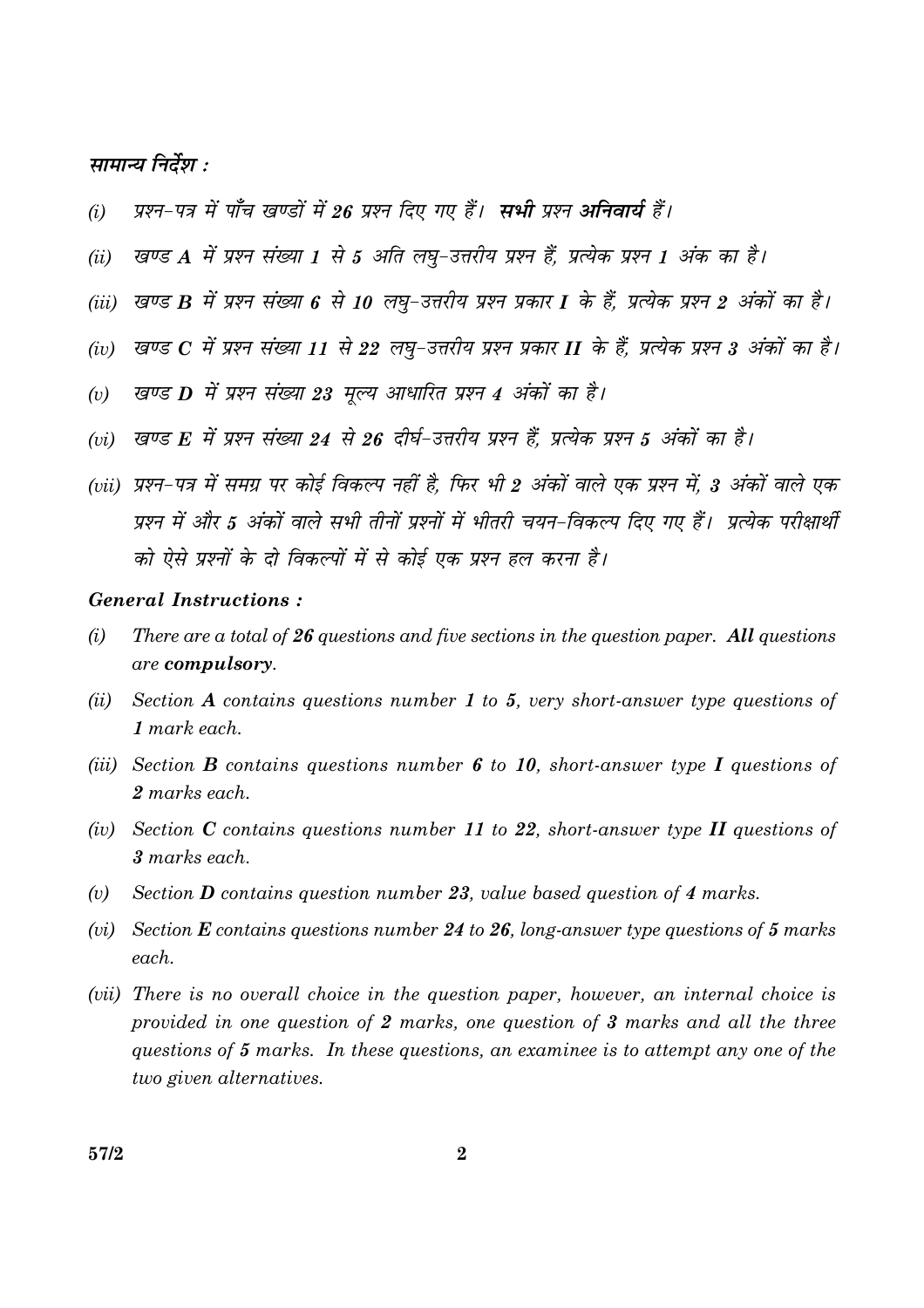#### खण्ड -  $A$

## **SECTION - A**

- होमो हैबिलिस और होमो इरेक्टस की आहार-प्रवृत्तियों में संभावी अंतर बताइए।  $\mathbf{1}$ . Write the probable differences in eating habits of *Homo habilis* and *Homo* erectus.
- मोटर गाडियों के ईंधन में डीज़ल के स्थान पर CNG को वरीयता दिए जाने के दो लाभ  $2.$  $\mathbf{1}$ बताइए।

Mention two advantages for preferring CNG over diesel as an automobile fuel.

नर मधुमक्खी में 16 गुणसूत्र होते हैं जबकि उसकी मादा में 32 गुणसूत्र होते हैं। एक कारण 3.  $\mathbf{1}$ बताइए।

A male honeybee has 16 chromosomes whereas its female has 32 chromosomes. Give one reason.

- हमारी सरकार द्वारा GEAC स्थापित करने के दो उद्देश्य क्या हैं?  $\mathbf{1}$  $\overline{4}$ . Mention two objectives of setting up GEAC by our Government.
- MOET में 'आनुवंशिक माँ' की भूमिका की चर्चा कीजिए।  $\mathbf{1}$ 5. Mention the role of 'genetic mother' in MOET.

#### खण्ड -  $B$

#### **SECTION - B**

ऐमीनोएसिलेशन क्या होता है? इसका महत्व बताइए। 6.  $\overline{2}$ What is aminoacylation? State its significance.

 $\mathbf{1}$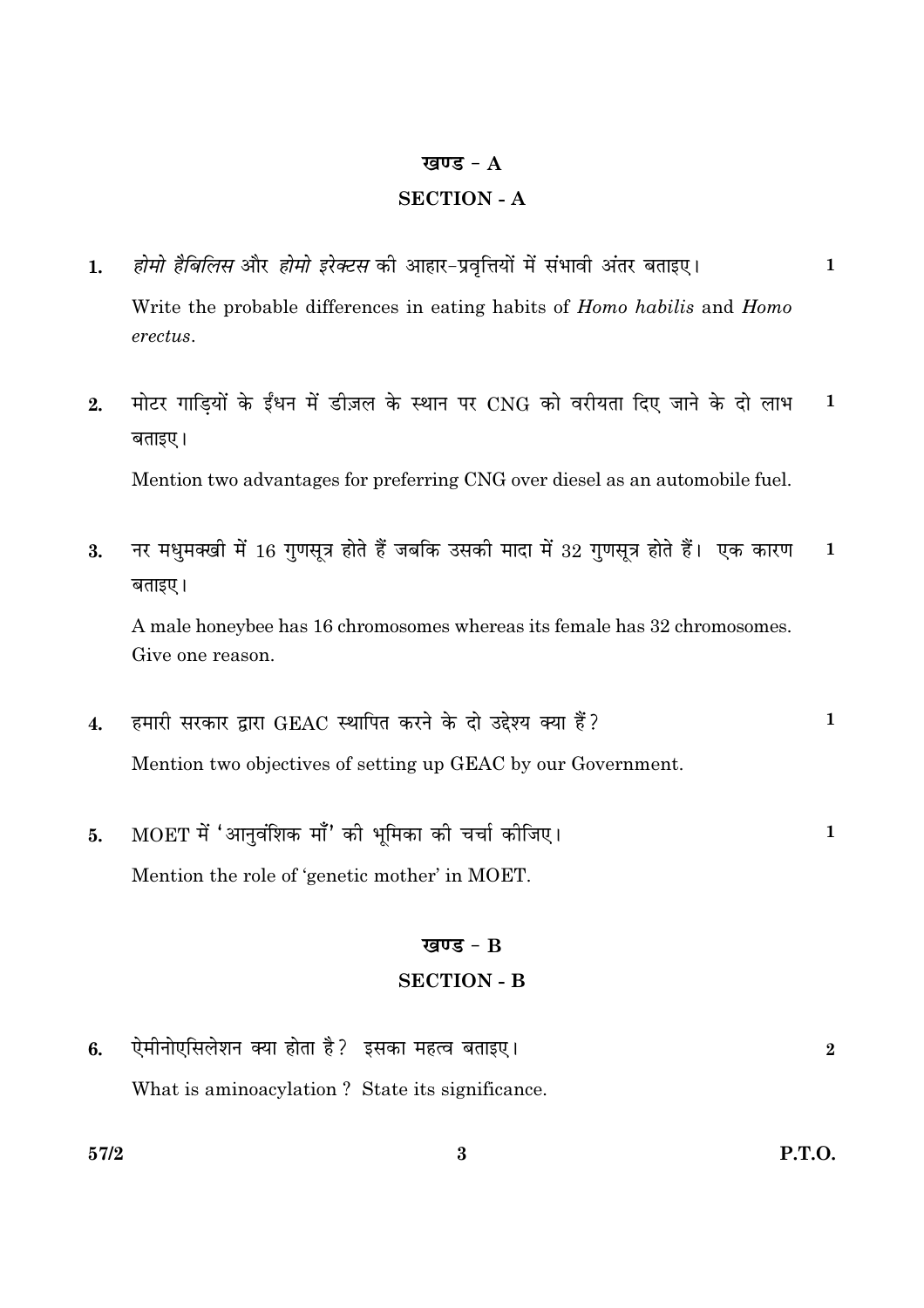समतापमंडल में CFC's और ओजोन के बीच परस्पर संबंध की व्याख्या कीजिए।  $\overline{7}$ .

#### अथवा

पवित्र उपवन अत्यधिक रक्षित क्यों होते हैं?

Explain the relationship between CFC's and Ozone in the stratosphere.

## **OR**

Why are sacred groves highly protected?

पुष्प का जायांग वियुक्तांडपी हो सकता है अथवा युक्तांडपी। दोनों में से प्रत्येक का  $\overline{2}$ 8. एक-एक उदाहरण देते हुए व्याख्या कीजिए।

Gynaeceum of a flower may be apocarpous or syncarpous. Explain with the help of an example each.

स्पिरूलाइना की बड़ी पैमाने पर खेती करना मानव जनसंख्या के लिए अत्यधिक लाभदायक है।  $\bf{2}$ 9. दो कारण बताते हुए व्याख्या कीजिए।

"Large scale cultivation of *spirullina* is highly advantageous for human population." Explain giving two reasons.

10. बैक्युलोवायरस के जीनस का नाम बताइए। इन्हें उत्तम जैवनियंत्रक कारक क्यों माना जाता है?  $\bf 2$ 

Name a genus of baculovirus. Why are they considered good biocontrol agents?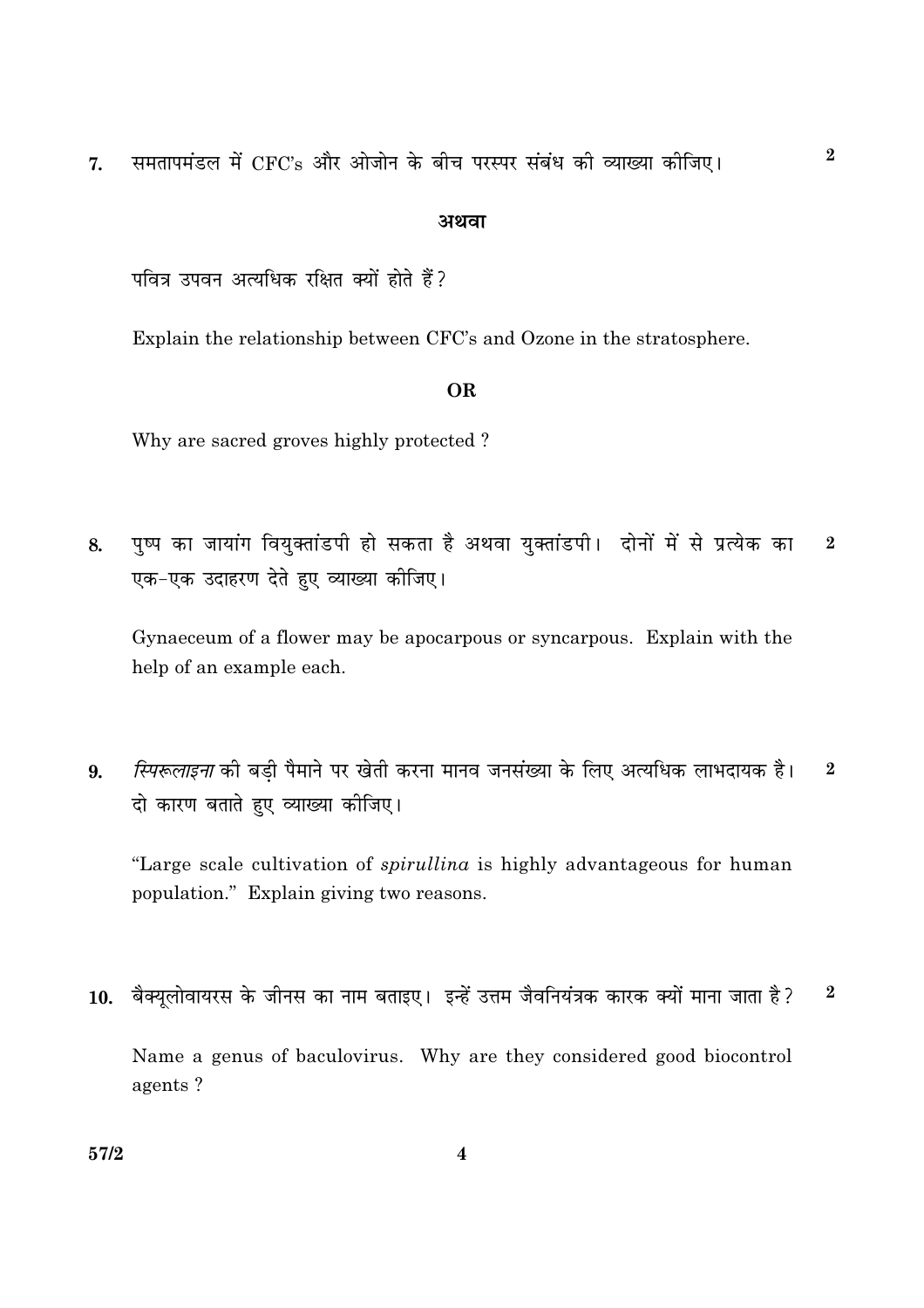#### खण्ड -  $C$

# **SECTION - C**

- मानव जीनोम परियोजना (HGP) में इस्तेमाल किए जाने वाले 'YAC' और 'BAC' में  $\bf{3}$ 11.  $(a)$ 'Y' और 'B' किसके लिए प्रयुक्त होते हैं ? परियोजना में उनकी भूमिका बताइए।
	- सकल मानव जीनोम की प्रतिशतता लिखिए जो प्रोटीनों का कुटलेखन (कोडन) करती  $(b)$ है और खोजे गए उन जीनों की प्रतिशतता भी बताइए। जिनके कार्य भी विदित हैं. जैसे कि HGP के दौरान देखे गए।
	- HGP में वैज्ञानिकों द्वारा पहचाने गए 'SNP' का पुरा-पुरा नाम लिखिए।  $\left( \mathrm{e}\right)$
	- What do 'Y' and 'B' stand for in 'YAC' and 'BAC' used in Human Genome (a) Project (HGP). Mention their role in the project.
	- (b) Write the percentage of the total human genome that codes for proteins and the percentage of discovered genes whose functions are known as observed during HGP.
	- Expand 'SNPs' identified by scientists in HGP.  $(c)$
- अपसारी और अभिसारी विकास में अंतर बताइए। प्रत्येक का एक-एक उदाहरण दीजिए।  $\bf{3}$ 12. Differentiate between divergent and convergent evolution. Give one example of each.
- एक आदर्श गर्भनिरोधक की कोई चार विशिष्टताएँ बताइए।  $(a)$ 13.

 $\bf{3}$ 

उन दो अंतगर्भाशयी गर्भनिरोधक युक्तियों के नाम बताइए जो शुक्राणुओं की गतिशीलता  $(b)$ को प्रभावित करते हैं।

#### अथवा

- बीजों की शिथिलता/सुप्तवस्था का एक किसान किस प्रकार लाभ उठाता है?  $(a)$
- पौधे को एक बीज क्या लाभ पहुँचाता है?  $(b)$
- List any four characteristics of an ideal contraceptive.  $(a)$
- Name two intrauterine contraceptive devices that affect the motility of (b) sperms.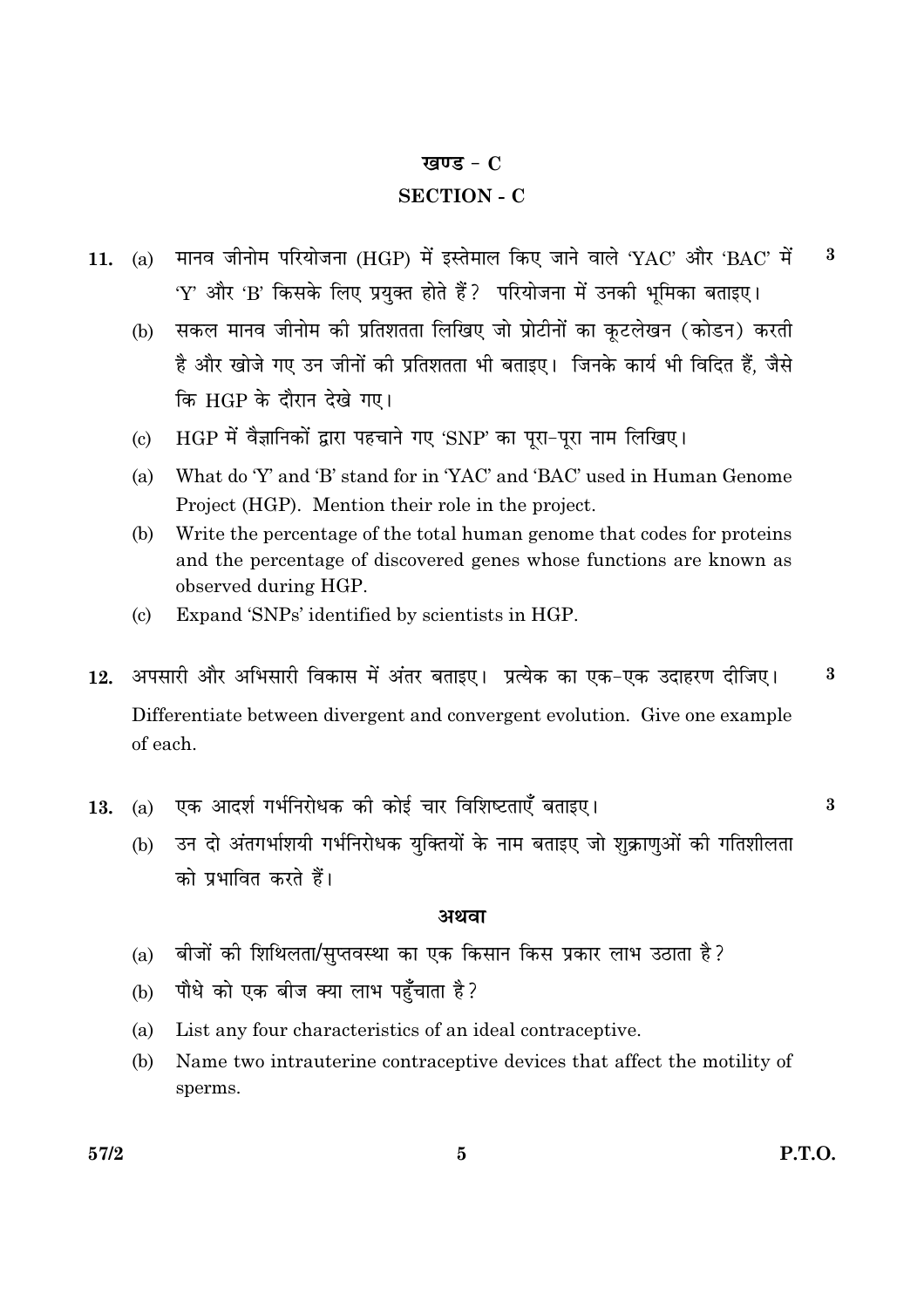#### **OR**

- How does a farmer use the dormancy of seeds to his advantage?  $(a)$
- $(b)$ What advantages a seed provides to a plant?
- यह सामान्य रूप से देखा जाता है कि जिन बच्चों को उनके बचपन में छोटी माता का  $\overline{\mathbf{3}}$  $(a)$  $14.$ संक्रमण हो जाता है. हो सकता है कि उनकी वयस्कावस्था में यह रोग नहीं हो। किसी व्यक्ति में ऐसी प्रतिरक्षा के आधार का कारण बताते हुए व्याख्या कोजिए। इस प्रकार के प्रतिरक्षा का नाम बताइए।
	- $(b)$ इंटरफ़ेरॉन क्या होते हैं ? उनकी भूमिका बताइए।
	- $(a)$ It is generally observed that the children who had suffered from chicken - pox in their childhood may not contract the same disease in their adulthood. Explain giving reasons the basis of such an immunity in an individual. Name this kind of immunity.
	- What are interferons? Mention their role. (b)
- उन परम्परागत प्रजनन तकनीकों की दो सीमाएँ बताइए जो सुक्ष्म प्रवर्धन को बढावा देती  $\bf{3}$ 15.  $(a)$ हैं।
	- सक्ष्म प्रवर्धन के दो लाभ बताइए।  $(b)$
	- दो उदाहरण दीजिए जहाँ इस विधि को व्यापारिक स्तर पर अपनाया जाता है।  $\left( \mathrm{c}\right)$
	- $(a)$ Write the two limitations of traditional breeding technique that led to promotion of micro propagation.
	- Mention two advantages of micro propagation. (b)
	- Give two examples where it is commercially adopted.  $\left( \mathrm{c}\right)$
- 16. प्राथमिक और द्वितीयक अनुक्रम में अंतर बताइए। दोनों का एक-एक उदाहरण भी दीजिए।  $\bf{3}$ Differentiate between primary and secondary succession. Provide one example of each.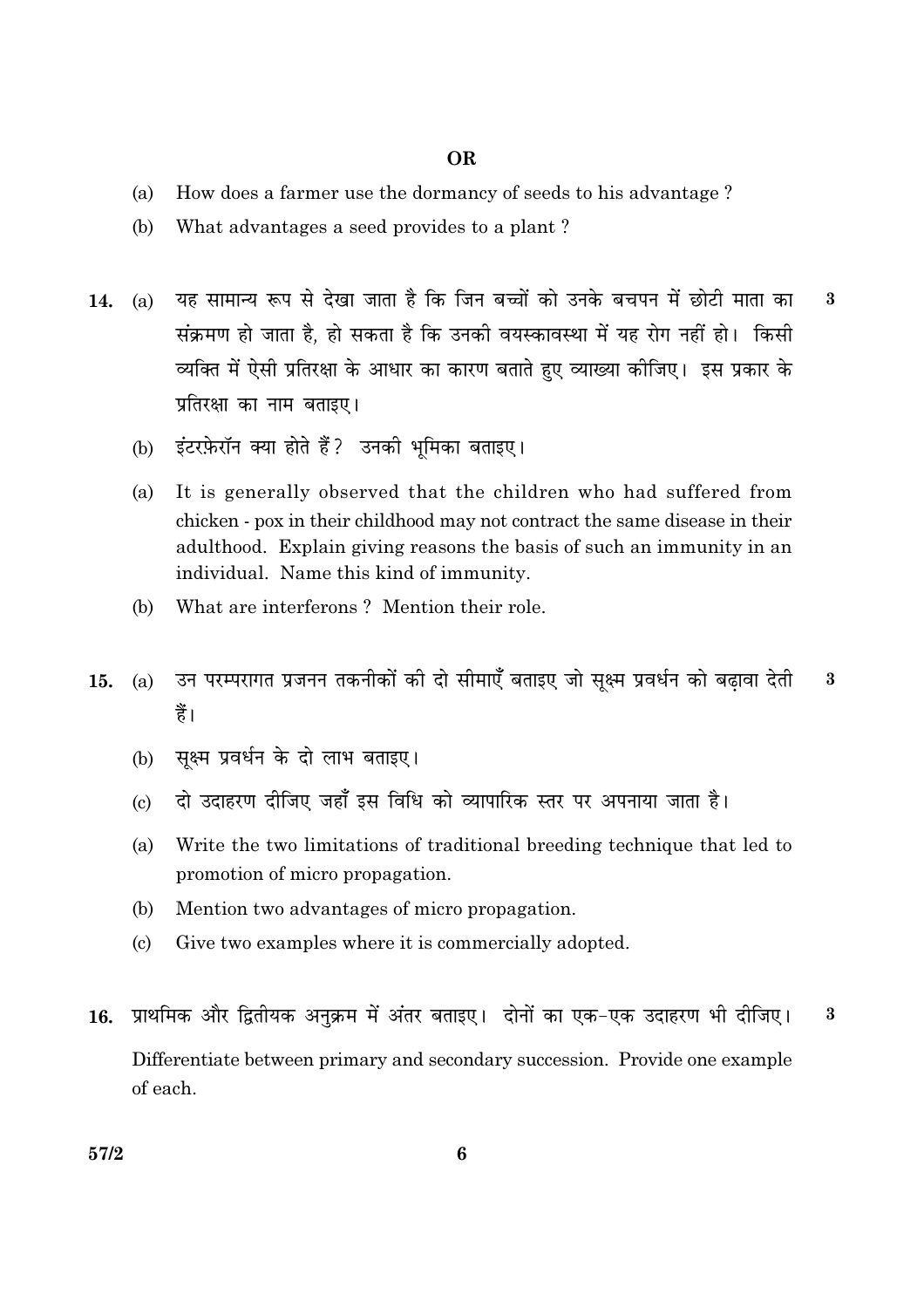$\bf{3}$ परभक्षण को आमतौर से हानिकारक संबंध माना जाता है। पारितंत्र में किसी परभक्षी की कोई  $17.$ तीन सकारात्मक भूमिकाएँ बताइए।

Predation is usually referred to as a detrimental association. State any three positive roles that a predator plays in an ecosystem.

ऐडेनोजीन डिऐमीनेज़ न्यनता के उपचार में एंजाइम-प्रतिस्थापन चिकित्सा की व्याख्या कीजिए। 18. 3 इस विधि के दो नकसान बताइए।

Explain enzyme-replacement therapy to treat adenosine deaminase deficiency. Mention two disadvantages of this procedure.

जैव किसान पीडकों का नियंत्रण किस प्रकार करते हैं? दो उदाहरण दीजिए। 19.  $(a)$ 

3

- परंपरागत पीडक-नियंत्रण विधियों और उपरोक्त किसानों के उपागम में अंतर बताइए।  $(h)$
- How do organic farmers control pests? Give two examples.  $(a)$
- (b) State the difference in their approach from that of conventional pest control methods.
- जैवप्रौद्योगिकी के प्रयोगों में कोशिका को "सक्षम" बनाया जाता है। ऐसा करने में  $\bf 3$ 20.  $(a)$ कैल्सियम आयन किस प्रकार सहायता करता है?
	- जैवप्रौद्योगिकी प्रयोगों में "जैवप्राक्षेपिक (जीन) गन" की भूमिका बताइए।  $(b)$
	- Why must a cell be made 'competent' in biotechnology experiments? How  $(a)$ does calcium ion help in doing so ?
	- $(b)$ State the role of 'biolistic gun' in biotechnology experiments.
- क्लोनिंग वेक्टर (संवाहक) pBR322 में वरण योग्य चिहनक का नाम बताइए। इनकी  $\bf{3}$ 21.  $(a)$ भूमिका की भी चर्चा कीजिए।
	- ऊपर बताए गए चिहनकों की तुलना में एंजाइम β गैलैक्टोसाइडेज के कोडिंग अनुक्रम का  $(b)$ एक वरण योग्य चिहनक माना जाता है, क्यों ?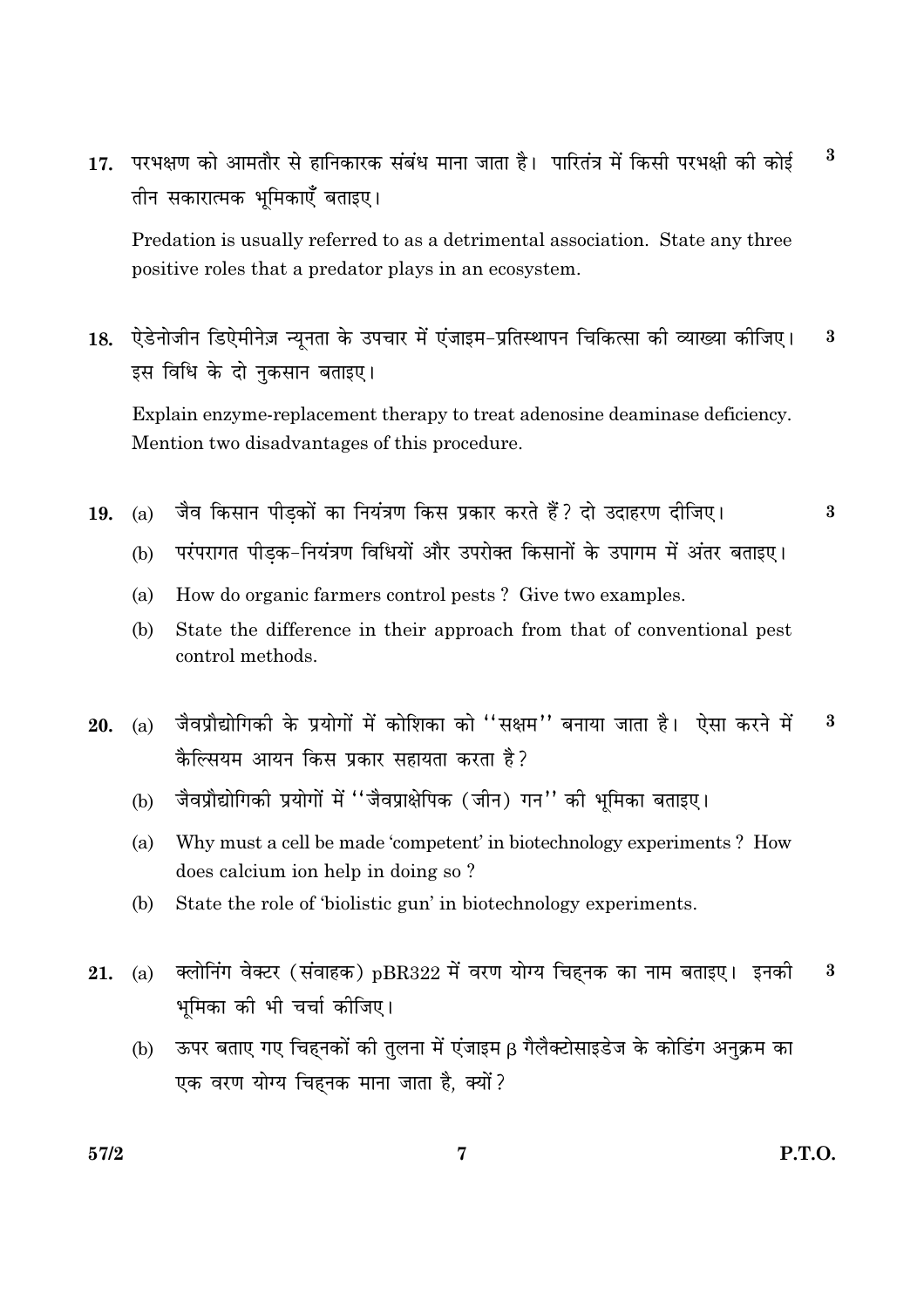- Name the selectable markers in the cloning vector pBR322? Mention (a) the role they play.
- (b) Why is the coding sequence of an enzyme  $\beta$ -galactosidase a preferred selectable marker in comparison to the ones named above?
- परीक्षार्थ क्रॉस क्या होता है ? इससे पौधे की विषमयुग्मजता का पता निश्चय रूप से किस प्रकार 22.  $\bf{3}$ लगाया जा सकता है?

What is a test cross? How can it decipher the heterozygosity of a plant?

#### खण्ड -  $D$

#### **SECTION - D**

- 23. दनिया भर में ऐसे अनेक विवाहित दंपति हैं जो नि:संतान हैं। यह जानकर द:ख होता है कि  $\overline{\mathbf{4}}$ भारतवर्ष में दंपति के नि:संतान होने के लिए स्त्री को ही दोषी ठहराया जाता है।
	- भारतवर्ष में इन परिस्थितियों में प्राय: स्त्री को ही दोषी क्यों माना जाता है? अपना मत  $(a)$ प्रस्तुत कीजिए। ऐसे कोई दो मूल्य बताइए जो एक जीव विज्ञान छात्र होने के नाते आप इस सामाजिक बुराई को दूर करने के लिए प्रोत्साहित करेंगे।
	- अनर्वरता के लिए उत्तरदायी कोई दो कारण बताइए।  $(b)$
	- उन परिस्थितियों में जहाँ परुष दोषी है. एक तकनीक का सझाव दीजिए जिससे दंपति को  $\epsilon$ संतति प्राप्त करने में सहायता मिल सके।

A large number of married couples the world over are childless. It is shocking to know that in India the female partner is often blamed for the couple being childless.

- (a) Why in your opinion the female partner is often blamed for such situations in India? Mention any two values that you as a biology student can promote to check this social evil.
- State any two reasons responsible for the cause of infertility. (b)
- $(c)$ Suggest a technique that can help the couple to have a child where the problem is with the male partner.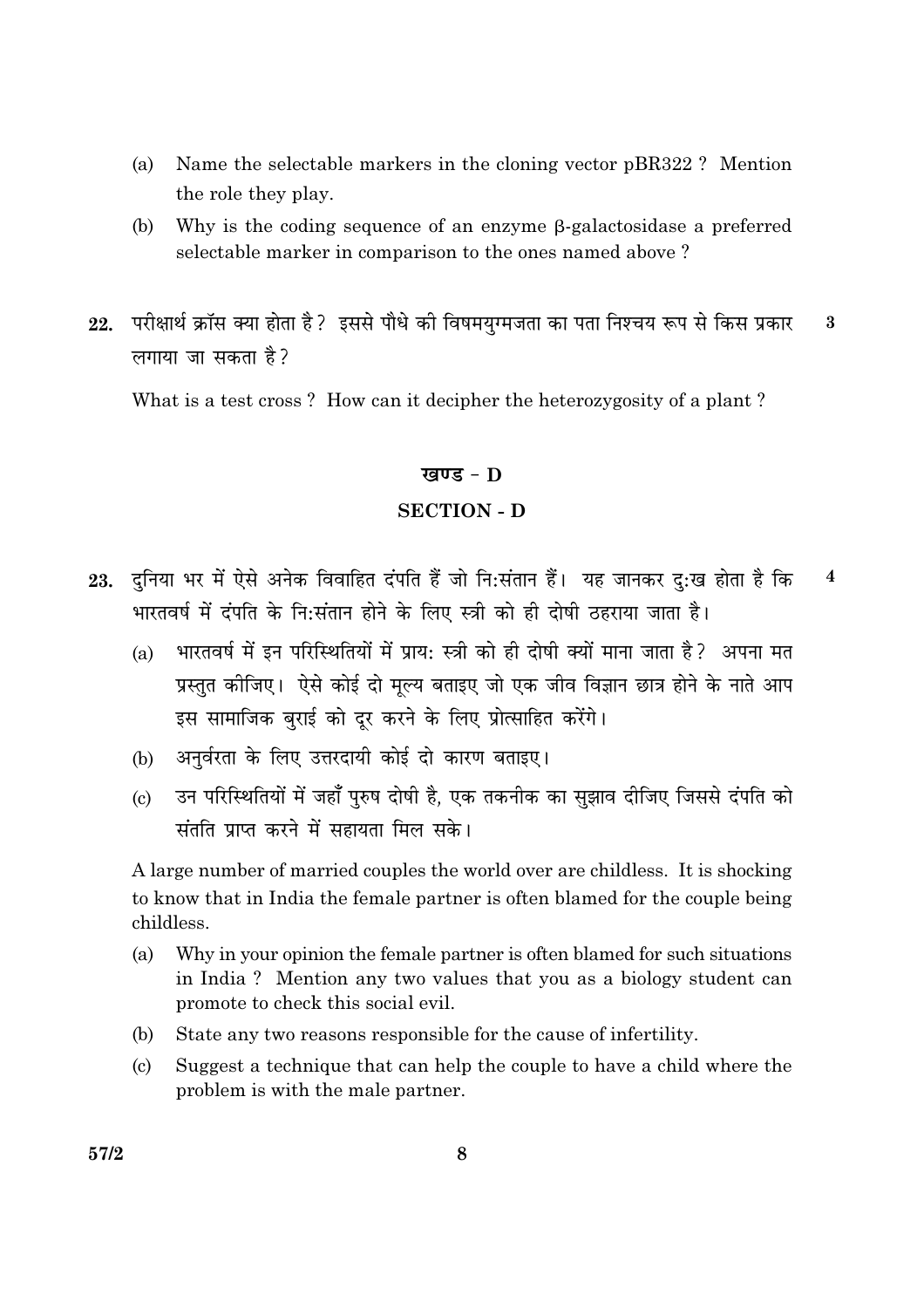#### खण्ड -  $E$

#### **SECTION - E**

- उन दो वृद्धि मॉडलों के नाम बताइए जो समष्टि वृद्धि का निरूपण करते हैं, तथा इन **24.** (a)  $\bf{5}$ मॉडलों द्वारा क्रमश: निरूपित वृद्धि वक्रों का आरेख बनाइए।
	- (b) इन वक्रों की आकृति में आने वाले अंतर का आधार बताइए।
	- आज मानव जनसंख्या वृद्धि का निरूपण उपरोक्त दो वक्रों में से कौन-से वक्र द्वारा होता  $\left( \mathrm{c}\right)$ है? आप क्या सोचते हैं कि क्या यह वक्र लंबी अवधि तक बना रह सकता है? अपने उत्तर के समर्थन में कारण बताइए।

#### अथवा

- छोटे-से तालाब के उदाहरण की सहायता से व्याख्या कीजिए कि पारितंत्र के चार घटक  $(a)$ एक इकाई की भांति कैसे कार्य करते हैं?
- तालाब में पायी जाने वाली खाद्य-शंखला की किस्म का नाम लिखिए।  $(b)$
- $(a)$ Name the two growth models that represent population growth and draw the respective growth curves they represent.
- (b) State the basis for the difference in the shape of these curves.
- $\left( \mathrm{e}\right)$ Which one of the curves represent the human population growth at present? Do you think such a curve is sustainable? Give reason in support of your answer.

#### **OR**

- $(a)$ Taking an example of a small pond explain how the four components of an ecosystem function as a unit.
- (b) Name the type of food chain that exists in a pond.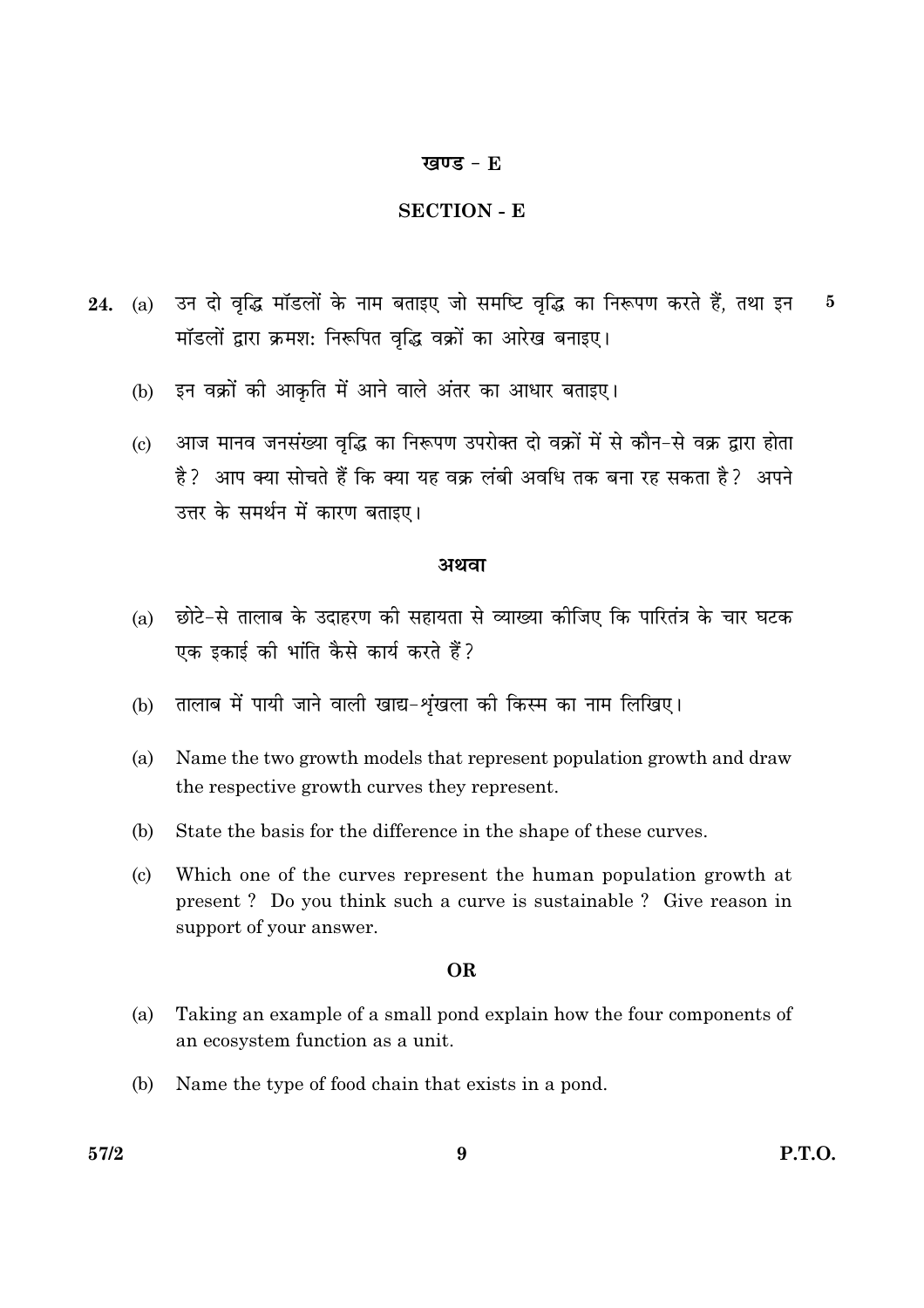- $\bf{5}$ स्त्री में आर्तव प्रावस्था की व्याख्या कीजिए। इस प्रावस्था के दौरान अंडाशयी और  $25.$  $(a)$ पिटियटरी हार्मोनों के स्तरों की चर्चा कीजिए।
	- आर्तव-चक्र की पुटकीय प्रावस्था को प्रचुरोद्भवनी प्रावस्था भी क्यों कहते हैं? व्याख्या  $(b)$ कोजिए।
	- अंडोत्सर्ग के समय और उसके बाद ग्राफ़ी पुटक में होने वाली घटनाओं की व्याख्या  $\left( \mathrm{c}\right)$ कीजिए।
	- ग्राफ़ी पुटक का आरेख बनाइए तथा उसमें गहवर (antrum) तथा द्वितीयक अंडक का  $(d)$ नामांकन कीजिए।

#### अथवा

- जीव विज्ञान के एक वरिष्ठ विद्यार्थी होने के नाते आपको कहा गया है कि आप अपने  $(a)$ स्कुल के सेकेन्डरी स्तर के छात्रों को उन क्रियाविधियों का निदर्शन करें जिनसे उन्हें एक उभयलिंगी फुल में पर-परागण स्पष्टत: समझ में आ जाए। आपके द्वारा सुझाए गए विभिन्न चरणों की सूची बनाइए तथा उनमें से प्रत्येक चरण के लिए कारण भी बताइए।
- एक आवत्तबीजी पौधे के गरू बीजाण धानी की काट का आरेख बनाइए, तथा उसमें  $(b)$ फ्यूनिकुलस, सूक्ष्मद्वार, भ्रूणकोष और गुरूबीजाणु द्वितीयक (न्यूसेलस) का नामांकन कीजिए।
- Explain the menstrual phase in a human female. State the levels of (a) ovarian and pituitary hormones during this phase.
- (b) Why is follicular phase in the menstrual cycle also referred as proliferative phase? Explain.
- Explain the events that occur in a graafian follicle at the time of ovulation  $(c)$ and thereafter.
- Draw a graafian follicle and label antrum and secondary oocyte.  $(d)$

#### OR.

- As a senior biology student you have been asked to demonstrate to the  $(a)$ students of secondary level in your school, the procedure(s) that shall ensure cross-pollination in a hermaphrodite flower. List the different steps that you would suggest and provide reasons for each one of them.
- $(b)$ Draw a diagram of a section of a megasporangium of an angiosperm and label funiculus, micropyle, embryosac and nucellus.